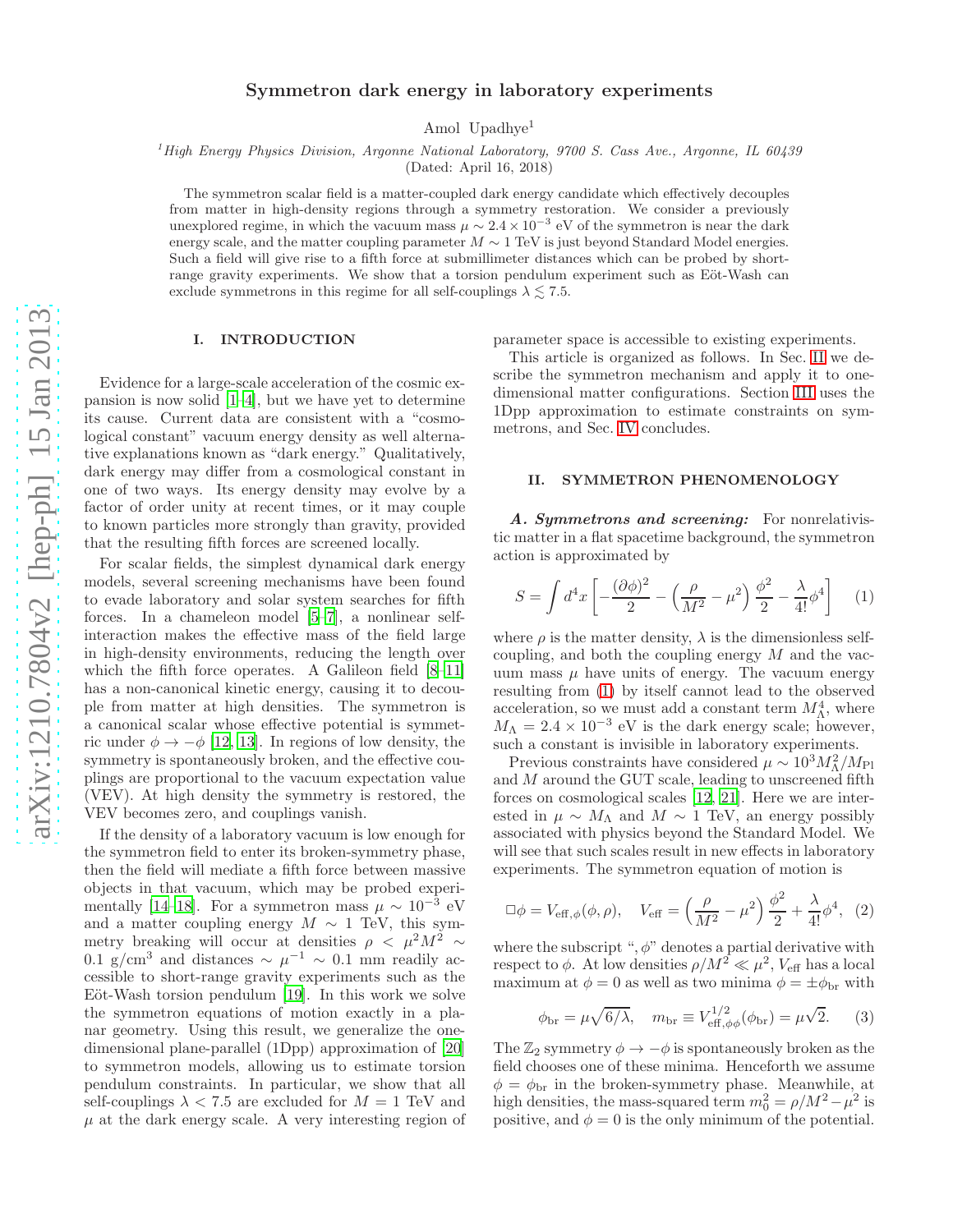Consider an object with  $\rho/M^2 \gg \mu^2$  at rest in a vacuum. If the object is sufficiently small, we may linearize about the VEV,  $\phi = \phi_{\text{br}} + \delta\phi$ , reducing [\(2\)](#page-0-2) to  $\nabla^2 \delta\phi \approx$  $\rho\phi_{\rm br}/M^2+2\mu^2\delta\phi$ . For small  $\mu$  this looks like Poisson's equation  $\nabla^2 \Psi = \rho/(2M_{\rm Pl}^2)$  for the gravitational potential  $\Psi$ , so we have  $\delta\phi \approx 2M_{\rm Pl}^2 M^{-2} \phi_{\rm br} \Psi$ . Evidently  $\delta\phi$  couples linearly to the density with an effective matter coupling  $\beta_{\rm br} \, \equiv \, \phi_{\rm br} M_{\rm Pl}/M^2 \, = \, 6.0 \, \lambda^{-1/2} (\mu/10^{-3}~\rm eV) (M/TeV)^{-2}$ which is much smaller than the apparent coupling  $\beta \equiv$  $M_{\text{Pl}}/M = 2 \times 10^{15} (M/\text{TeV})^{-1}$ . The symmetron in the linear regime behaves like a Yukawa scalar with mass  $m_{\text{br}}$  and force strength  $\alpha = 2\beta_{\text{br}}^2$ . Even this attenuated coupling  $\beta_{\rm br}$  is highly constrained by short-range gravity experiments, which exclude  $\alpha \gtrsim 0.1$  for  $m_{\text{br}}^{-1} \gtrsim 0.1$  mm. Note that increasing  $\lambda$  decreases  $\phi_{\text{br}}$  and hence  $\beta_{\text{br}}$ . We will see that this qualitative behavior extends to torsion pendulum experiments, which place a lower bound on  $\lambda$ .

If we consider larger and larger objects, then the assumption of linearity is eventually violated;  $\phi \approx 0$ deep inside the object, the "source"  $V_{\text{eff},\phi}$  in [\(2\)](#page-0-2) turns off, and the object becomes screened. Since  $\delta\phi$  cannot be less than  $-\phi_{\text{br}}$ , linearity breaks down when  $|\Psi| \gtrsim M^2/(2M_{\rm Pl}^2)$ . A typical laboratory test mass with  $\rho = 10$  g/cm<sup>3</sup>, size ~ 1 cm, and  $|\Psi| \sim 3 \times 10^{-27}$  will be screened for  $M \leq 100$  TeV. It is this screened, nonlinear regime of the symmetron fifth force which we study here. The fifth force on a test particle outside this screened object will be sourced only by a thin shell of matter near the surface of the object, inside which  $0 \ll \phi \lesssim \phi_{\rm br}$ . Thus screening suppresses the fifth force.

At very low M, the symmetron-matter coupling  $\beta =$  $M_{\rm Pl}/M$  is large, and symmetrons should be visible in colliders. Reference [\[22\]](#page-3-14) computed collider constraints on chameleon models and found that the coupling energy had to be greater than ∼ 1 TeV. Although a similar analysis for symmetrons is beyond the scope of this paper, it seems unlikely that  $M \leq 100$  GeV is consistent with collider data. Thus we are interested in the range 100 GeV  $\leq M \leq 100$  TeV.

We have also considered adding a photon coupling term  $\phi^2 F_{\mu\nu} F^{\mu\nu}/(8M_\gamma^2)$  to [\(2\)](#page-0-2) as in Ref. [\[13](#page-3-7)], making the symmetron accessible to oscillation experiments [\[23](#page-3-15)– [27\]](#page-3-16). An analysis similar to [\[28](#page-3-17)] shows that symmetronphoton oscillation will occur in the broken-symmetry phase with an effective coupling  $\beta_{\gamma, \text{br}} = \phi_{\text{br}} M_{\text{Pl}} / M_{\gamma}^2 =$  $6\lambda^{-1/2}(\mu/10^{-3}eV)(M_{\gamma}/TeV)^{-2}$ . However, oscillation experiments probe  $\beta_{\gamma, \text{br}} \gtrsim 10^{10}$  for  $\mu \lesssim 10^{-2}$  eV, which requires either a small  $\lambda$  strongly excluded by the fifth force constraints of Sec. [III](#page-2-0) or a small  $M_{\gamma}$  likely excluded by colliders.

B. One-dimensional planar configurations: The symmetron field profile  $\phi(z)$  can be found exactly for a planar gap between two thick planar slabs. Let  $\rho(z) = \rho_{\rm m}$  for  $|z| \geq \Delta z/2$ , inside the slabs of matter, and  $\rho(z) = \rho_v$  for  $|z| < \Delta z/2$ , the vacuum between the slabs. Assume that  $\rho_{\rm v} < \mu^2 M^2 < \rho_{\rm m}$ , so that the matter is screened and the vacuum is possibly in the brokensymmetry phase. The equation of motion [\(2\)](#page-0-2) reduces

to  $\phi_{,zz} = V_{\text{eff},\phi}(\phi,\rho(z))$ , where  $\phi_{,zz} \equiv d^2\phi/dz^2$ . Using  $\frac{d^2}{dz^2}\phi = \frac{1}{2}\frac{d}{d\phi}\left(\frac{d\phi}{dz}\right)^2$  to integrate the equation of motion over any interval  $(z_A, z_B)$  with constant  $\rho$ , we have

<span id="page-1-0"></span>
$$
\frac{\phi_{,z}(z_B)^2}{2} - \frac{\phi_{,z}(z_A)^2}{2} = V_{\text{eff}}(\phi_B, \rho) - V_{\text{eff}}(\phi_A, \rho), \quad (4)
$$

with  $\phi_A = \phi(z_A)$  and  $\phi_B = \phi(z_B)$ .

Equation [\(4\)](#page-1-0) is helpful if we choose either  $z_A$  or  $z_B$ such that  $d\phi/dz = 0$ . Choosing the interval  $(0, \Delta z/2)$  we obtain  $\phi_{s,z}/2 = V_{\text{eff}}(\phi_s, \rho_v) - V_{\text{eff}}(\phi_g, \rho_v)$ , where we have defined  $\phi_{g} = \phi(0)$  to be the field at the center of the gap and  $\phi_s = \phi(\Delta z/2)$  to be the field on the surface of one of the planar slabs. With the interval  $(\Delta z/2, \infty)$  we have  $-\phi_{s,z}^2/2 = -V_{\text{eff}}(\phi_s, \rho_m)$ , from which we obtain

<span id="page-1-1"></span>
$$
\phi_{\rm s}^2 = \frac{\mu^2 M^2 - \rho_{\rm v}}{\rho_{\rm m} - \rho_{\rm v}} \phi_{\rm g}^2 - \frac{\lambda M^2}{12(\rho_{\rm m} - \rho_{\rm v})} \phi_{\rm g}^4. \tag{5}
$$

Next we choose an interval  $(0, z)$  for  $0 < z < \Delta z/2$ to determine  $\phi_{,z}(z)/\sqrt{2} = -\sqrt{V_{\text{eff}}(\phi, \rho_v) - V_{\text{eff}}(\phi_g, \rho_v)}$ inside the gap. Integrating, we find  $\phi(z)$  implicitly,

<span id="page-1-2"></span>
$$
\mu_{\rm v} z = \int_{\phi}^{\phi_{\rm g}} \frac{\mu_{\rm v} d\phi / \sqrt{2}}{\sqrt{V_{\rm eff}(\phi, \rho_{\rm v}) - V_{\rm eff}(\phi_{\rm g}, \rho_{\rm v})}}
$$

$$
= \left(1 - \frac{\phi_{\rm g}^2}{2\phi_{\rm br}^2}\right)^{-\frac{1}{2}} \left[F\left(\frac{\pi}{2}, k_{\rm g}\right) - F\left(\sin^{-1}\frac{\phi}{\phi_{\rm g}}, k_{\rm g}\right)\right](6)
$$

where  $\mu_{\rm v}^2 \equiv \mu^2 - \rho_{\rm v}/M^2$ ,  $k_{\rm g}^2 \equiv \phi_{\rm g}^2/(2\phi_{\rm br}^2 - \phi_{\rm g}^2)$ , and  $F(\theta, k) \equiv \int_0^{\theta} dt / \sqrt{1 - k^2 \sin(t)^2}$  is the elliptic integral of the first kind. We "solve" the gap by guessing  $\phi_{\rm g}$ , using [\(5\)](#page-1-1) to find  $\phi_s$ , using [\(6\)](#page-1-2) with  $\phi = \phi_s$  to find z, and refining our guess  $\phi_{g}$  until  $z = \Delta z/2$ . Once the correct value of  $\phi_{g}$  is known, [\(5](#page-1-1)[,6\)](#page-1-2) determine  $\phi$  everywhere in the gap.

The quadratic nature of the potential near  $\phi = 0$  implies that there is a minimum gap size  $\Delta z_{\text{min}}$  below which  $\phi(z) = 0$  everywhere. We can see this by estimating the energy change due to pulling the field to some nonzero  $\phi_{g}$  inside the gap. The "gradient energy" density associated with this change in the field over a distance  $\Delta z$  is of order  $(\phi_{g}/\Delta z)^{2}$ , while the potential energy density is of order  $-\mu_v^2 \phi_{\rm g}^2$ . Thus the net change in energy is negative only if  $\Delta z \gtrsim \mu_v^{-1}$ . We can find the precise value of  $\Delta z_{\rm min}$ by considering [\(6\)](#page-1-2) with  $\phi = \phi_s$  in the limit  $\phi_g \to 0$ ,

$$
\Delta z_{\min} = \frac{2}{\mu_{\rm v}} \left( \frac{\pi}{2} - \sin^{-1} \sqrt{\frac{\mu_{\rm v}^2 M^2}{\rho_{\rm m} - \rho_{\rm v}}} \right). \tag{7}
$$

Typically  $\rho_m \gg \rho_v$ ,  $\mu_v^2 M^2$ , so the second term inside the parenthesis can be neglected, and  $\Delta z_{\rm min} \approx \pi / \mu_{\rm v}$ .

Finally, we determine  $\phi(z)$  inside the slabs of matter. Using [\(4\)](#page-1-0) with interval  $(z, \infty)$  and  $z > \Delta z/2$ , we find  $\phi_{,z} = -\sqrt{2V_{\text{eff}}(\phi,\rho_{\text{m}})} = -\sqrt{m_0^2\phi^2 + \lambda\phi^4/12}$  with  $m_0^2 =$  $\rho_{\rm m}/M^2-\mu^2$ . Defining  $\varphi_{\rm s}^2=\lambda\phi_{\rm s}^2/(12m_0^2)$  and integrating,

<span id="page-1-3"></span>
$$
\frac{\phi(z)}{\phi_s} = \frac{2e^{-m_0(z - \Delta z/2)}(\sqrt{1 + \varphi_s^2} - 1)}{\varphi_s^2 - e^{-2m_0(z - \Delta z/2)}(\sqrt{1 + \varphi_s^2} - 1)^2}.
$$
 (8)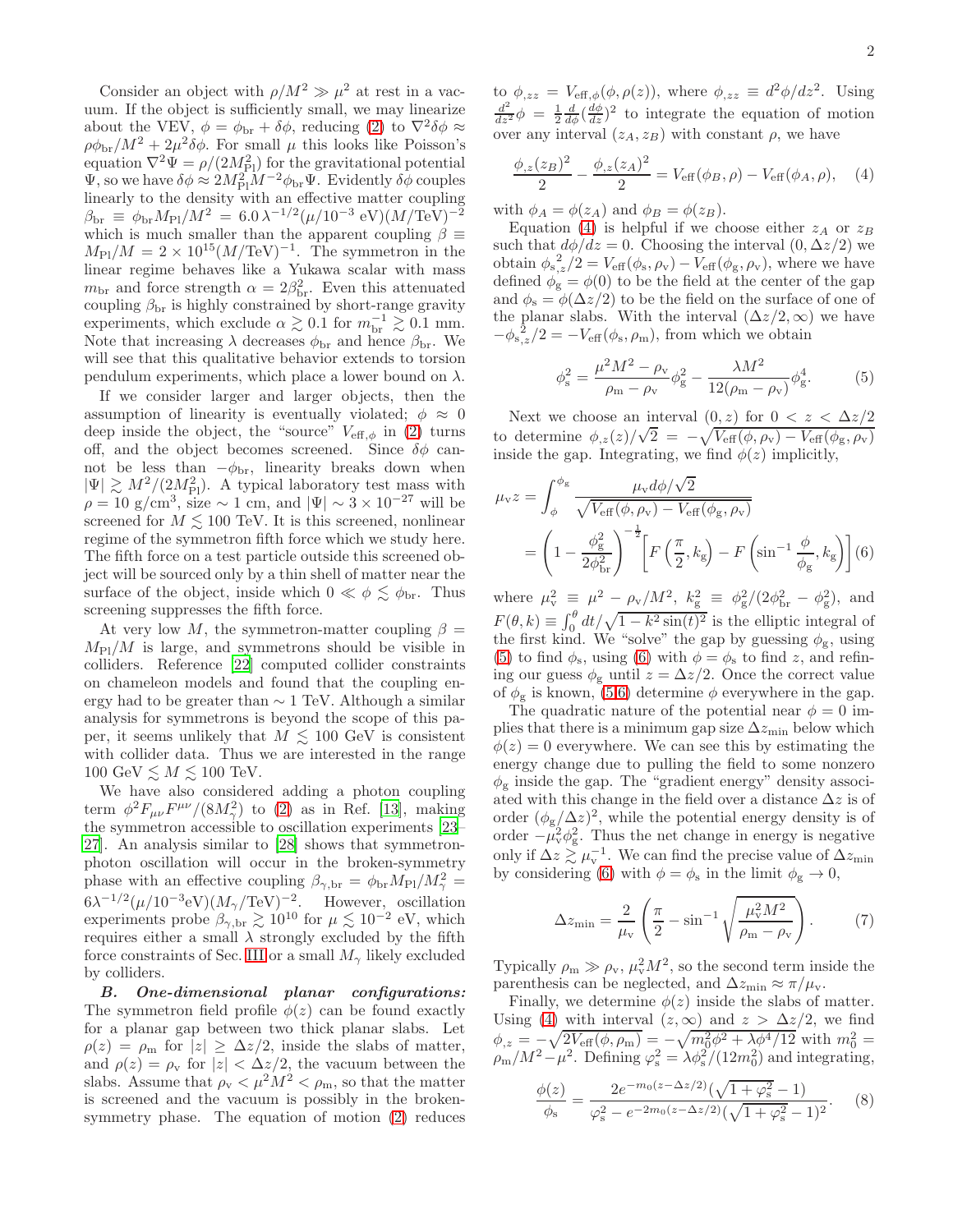

<span id="page-2-2"></span>FIG. 1: Estimated torque in the apparatus of [\[19](#page-3-10)] for several symmetron models.  $\lambda = 1$  for all models shown;  $M =$ 500 GeV for  $\mu = 10^{-2}$  eV and  $M = 1$  TeV otherwise.

## <span id="page-2-0"></span>III. CONSTRAINTS ON SYMMETRONS

A. One-dimensional plane-parallel approximation: The previous section determined the surface field  $\phi_s(\Delta z)$  for arbitrary gap size  $\Delta z$ , as well as the field profile  $\phi(z)$  inside a planar slab of matter bounding the gap. Rather than planar slabs, a torsion pendulum experiment such as Eöt-Wash uses parallel planar disks with surface features such as holes. Let the z axis be normal to both disks. As a hole on the "source" disk moves past another hole on the "test" disk, fifth forces between the holes exert torques on the test disk. The 1Dpp ap-proximation [\[20](#page-3-11)] estimates the field at a point  $(x, y)$  on the surface of each disk by  $\phi_s(\Delta z(x,y))$ , where  $\Delta z(x,y)$ is the distance to the nearest point on the opposite disk. The field inside the disk is approximated by [\(8\)](#page-1-3) given the surface field. Since  $\phi_{s}(x, y)$  will be greater for a region directly across from a hole on the opposite disk, there is an energy cost to moving the holes on opposite disks out of alignment with one another. This change in energy as the source rotates is used to predict the torque signal.

We find the energy per unit area associated with a point  $(x, y)$  on the surface of a disk by integrating over the interior, with the z-dependence of  $\phi$  given by [\(8\)](#page-1-3):

<span id="page-2-1"></span>
$$
\frac{E}{A} = \int_{\frac{\Delta z}{2}}^{\infty} \left( \frac{\phi_{,z}^2}{2} + V_{\text{eff}} \right) dz = 2 \int_{\frac{\Delta z}{2}}^{\infty} V_{\text{eff}}(\phi, \rho_{\text{m}}) dz. \quad (9)
$$

Consider a region on the test disk across from a hole of radius  $r_{\rm Sh}$  on the source disk. The total energy of the field in this region is found by integrating [\(9\)](#page-2-1),  $E_{\text{Th}} =$  $\int_0^{r_{\rm Sh}}$ <sup>T<sub>Sh</sub>  $2\pi r \frac{E}{A} dr$ . We can similarly find the energy  $E_{\text{Sh}}$  in</sup> the region of the source disk across from a hole of radius  $r_{\text{Th}}$  on the test disk. Let  $\Delta E_{\text{Th}}$  be the energy difference between  $E_{\text{Th}}$  and the corresponding energy for a region on the test disk not overlapping a source disk hole, and define  $\Delta E_{\rm Sh}$  analogously for the source disk. Then the



<span id="page-2-4"></span>FIG. 2: Estimated constraints on symmetron dark energy. The light-green shaded region is excluded for  $\mu = M_{\Lambda}$  $2.4 \times 10^{-3}$  eV, while models in the black shaded region are unscreened. The solid red, dashed blue, and dotted purple curves show lower bounds on  $\lambda$  for  $\mu = 10^{-4}$  eV,  $10^{-3}$  eV, and  $10^{-2}$  eV, respectively.

total energy cost associated with moving the source and test holes out of alignment is  $\Delta E_{\rm Sh} + \Delta E_{\rm Th}$ . If the disks have  $N_h$  holes in  $N_r$  rows, then the torque is

<span id="page-2-3"></span>
$$
\tau = \frac{N_{\rm h}^2}{2N_{\rm r}} f_{\rm scr} (\Delta E_{\rm Sh} + \Delta E_{\rm Th}) \tag{10}
$$

where  $f_{\rm scr} \sim \exp(-m_0 z_{\rm foil})$  for  $z_{\rm foil} = 10 \ \mu \rm m$  accounts for the shielding foil between source and test disks [\[20\]](#page-3-11). This 1Dpp prediction for the signal in a torsion pendulum experiment is shown in Figure [1](#page-2-2) for several models.

**B.** Torsion pendulum constraints: Eöt-Wash [\[19](#page-3-10)] looked for fifth forces using two molybdenum disks, of density  $\rho_{\rm m} = 10 \text{ g/cm}^3$ , in a  $10^{-6}$  torr vacuum corresponding to  $\rho_v \sim 10^{-12}$  g/cm<sup>3</sup>. Each disk had  $N_h = 42$ holes in  $N_r = 2$  rows. Radii of the source and test disk holes were  $r_{\text{Sh}} = 1.6$  mm and  $r_{\text{Th}} = 2.4$  mm, respectively.

Here we estimate constraints from an Eöt-Wash-like experiment which excludes torques [\(10\)](#page-2-3) greater than  $0.01$  fN·m. Eöt-Wash probed fifth forces over a range of source-test distances 0.05 mm <  $\Delta z_{S-T}$  < 10 mm, with the strongest constraints typically coming from the shortest distances. For  $\mu \gtrsim 10^{-3}$  eV we use fifth force bounds at  $\Delta z_{S-T} = 0.1$  mm. At smaller  $\mu$ , the minimum gap size  $\Delta z_{\text{min}}$  can be several millimeters, so no symmetron fifth forces are predicted at the smallest  $\Delta z$ <sub>S−T</sub>. Thus we use  $\Delta z_{S-T} = 6.5$  mm for constraints on  $\mu = 10^{-4}$  eV.

For  $\mu = M_{\Lambda}$  and  $M = 1$  TeV, we find that  $\lambda < 7.5$ is excluded. Figure [2](#page-2-4) estimates constraints on a wide range of symmetron models. The 1Dpp calculation likely underestimates actual constraints by a factor of 2-3, since only one  $\Delta z_{S-T}$  is used for each model, and since [\(9\)](#page-2-1) only counts the energy of the field inside the disks [\[20\]](#page-3-11). However, we do not attempt to correct for this here.

At  $\mu$  < 10<sup>-4</sup> eV,  $\Delta z_{\rm min}$  is too large to be probed by Eöt-Wash, though constraints from larger-scale experiments apply. For  $\mu \gg 10^{-2}$  eV, matter becomes